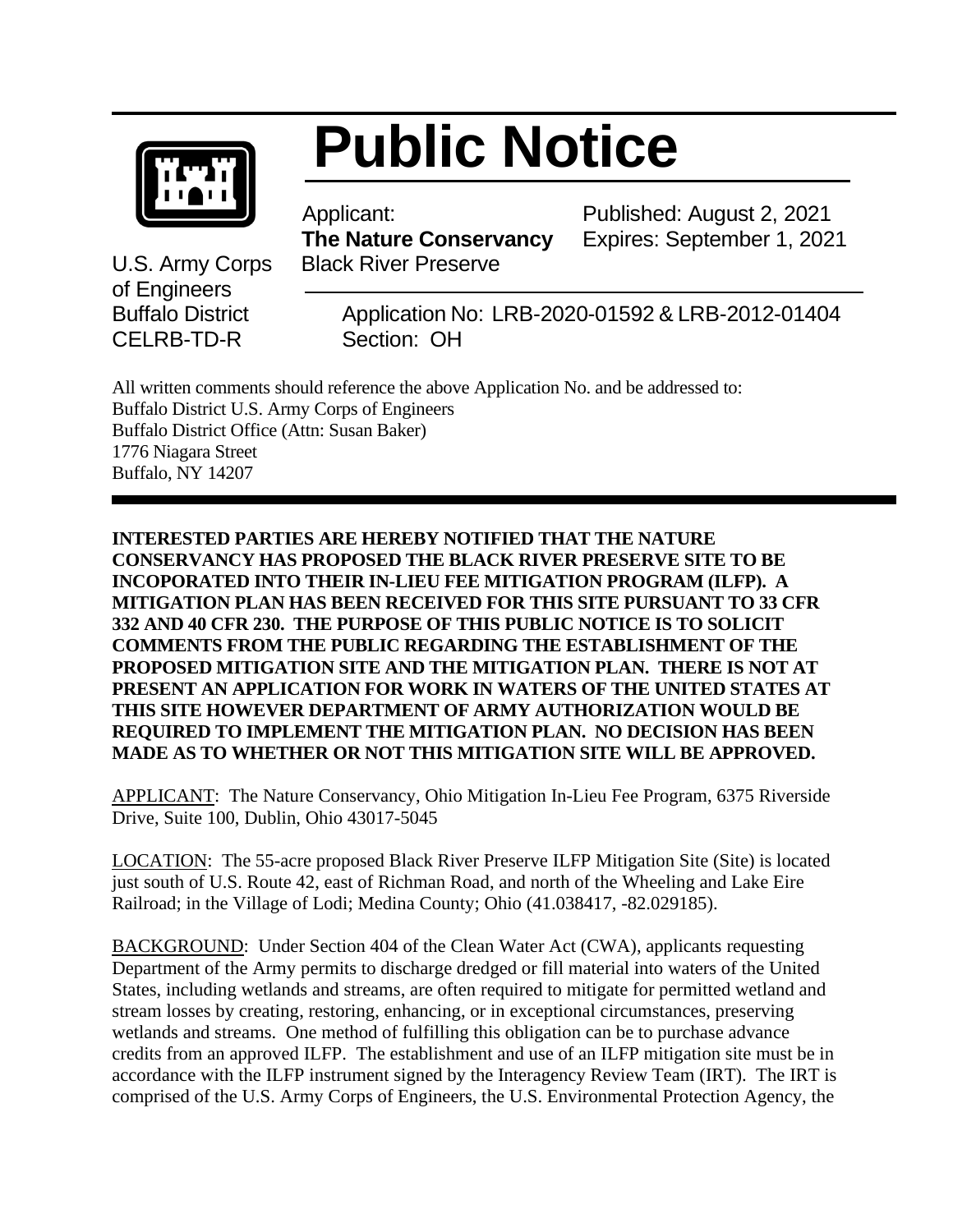U.S. Fish and Wildlife Service (USFWS), the U.S. Department of Agricultural Natural Resources Conservation Service, the Ohio Environmental Protection Agency, and the Ohio Department of Natural Resources. The Nature Conservancy ILFP was approved in December of 2014 and is authorized to provide wetland and stream mitigation via sale of advance credits in forty-four service areas within the State of Ohio, including the Black-Rocky River Service Area (8-digit Hydrologic Unit Code (HUC) 04110001).

The Site is proposed to be used to fulfill mitigation obligations assumed by The Nature Conservancy through sale of advance credits in the Black-Rocky River Service Area (HUC 04110001). To date, 20 advance wetland credits and 1,101 advance stream credits have been sold in the Black-Rocky River Service Area.

SITE DESCRIPTION: The 55-acre Site is part of a 76.2-acre parcel which would be owned by West Creek Conservancy. The Site was altered historically to allow for row crop farming practices. The Site and the surrounding area currently consist of row crops and deciduous forest. The Site contains 5.52-acres of emergent, scrub-shrub, and forested wetlands; 1,207 linear feet of perennial stream; and 729 linear feet of intermittent stream.

PROJECT DESCRIPTION: The proposed goals and work plan for the Site are described below:

- Restore 2,129 linear feet of intermittent stream by increasing instream channel habitat, reducing sedimentation from current agricultural land use, improving floodplain connectivity, re-establishing and rehabilitating the riparian area through invasive species treatment, and planting a robust and diverse riparian plant community.
- Re-establish 14.6 acres of forested wetlands in areas that have existing hydric soils.
- Rehabilitate 4.9 acres of forested wetlands by disrupting tile drains, removing invasive plants, and planting native hydrophytes as replacements.
- Re-establish 19.5 acres of upland forest buffer for wetlands.
- Re-establish 10.7 acres of extra upland forest buffer.

In accordance with the credit generation ratios portrayed in Table 3 of the Black River Preserve In-Lieu Fee Mitigation Plan, The Nature Conservancy proposes to generate a total of 22.2 wetland credits and 3,726 stream credits to offset wetland impacts permitted by the Corps of Engineers or other agencies (see table below). The credits generated would be used to fulfill the mitigation obligations assumed by The Nature Conservancy through the sale of wetland and stream credits anywhere within the service areas as previously described.

| <b>Resource Type</b>                                                               | <b>Method of</b><br>Compensation | Acres $(ac)/$<br><b>Linear</b><br>Feet (LF) | <b>Estimated</b><br><b>Credit</b><br>Ratio | <b>Estimated</b><br>Wetland<br><b>Credits</b> | <b>Estimated</b><br><b>Stream</b><br><b>Credits</b> |
|------------------------------------------------------------------------------------|----------------------------------|---------------------------------------------|--------------------------------------------|-----------------------------------------------|-----------------------------------------------------|
| <b>Unnamed Intermittent</b><br><b>Tributary to East Fork</b><br><b>Black River</b> | Type 1, Level 2                  | 2,129 LF                                    | 1.75:1                                     | $- -$                                         | 3,726                                               |
| <b>Forested Wetlands</b>                                                           | Re-establishment                 | $13.9$ ac.                                  | 1:1                                        | 13.9                                          |                                                     |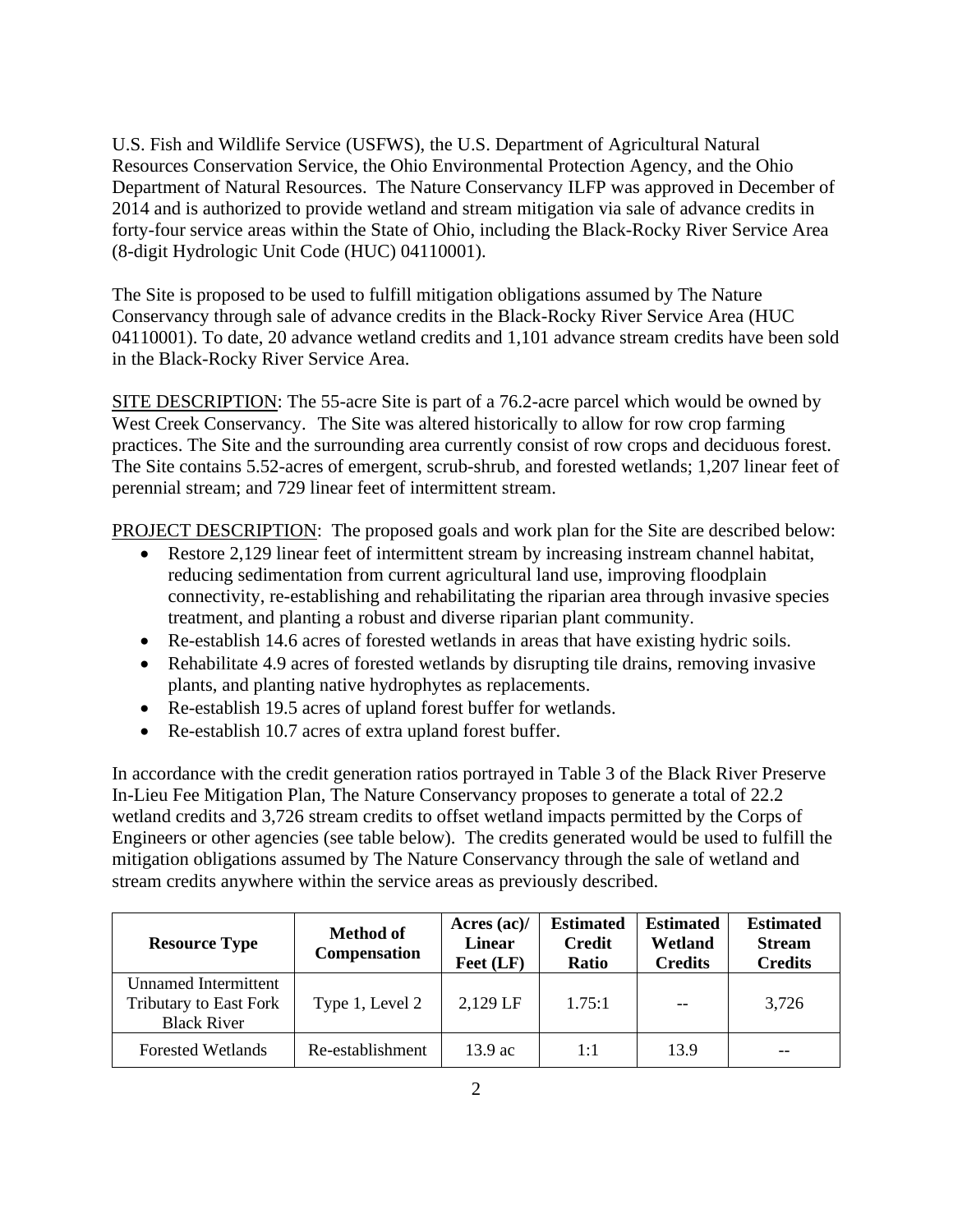| <b>Forested Wetlands</b>                 | Re-establishment<br>Within the 100ft<br>property buffer) | $0.7$ ac         | 1:2           | 0.4  |       |
|------------------------------------------|----------------------------------------------------------|------------------|---------------|------|-------|
| <b>Forested Wetlands</b>                 | Rehabilitation                                           | $3.5$ ac         | 1:2           | 1.7  |       |
| <b>Forested Wetlands</b>                 | Rehabilitation<br>Within the 100ft<br>property buffer)   | $1.4 \text{ ac}$ | 1:6           | 0.2  |       |
| <b>Upland Buffer</b><br>$(100\text{ft})$ | Re-establishment                                         | $19.5$ ac        | 1:4           | 4.9  |       |
| <b>Extra Upland Buffer</b>               | Re-establishment                                         | 10.7 ac          | 1:10          | 1.1  |       |
|                                          |                                                          |                  | <b>TOTAL:</b> | 22.2 | 3,726 |

The entire Black River Preserve In-Lieu Fee Mitigation Plan, including site photographs, may be found on the Buffalo District's website along with this Public Notice: <https://www.lrb.usace.army.mil/Missions/Regulatory/Public-Notices/>

The plan includes the mitigation work plan as well as other required mitigation plan elements. All portions of the plan are subject to review and approval by the IRT and Corps of Engineers.

Comments or questions pertaining to the work described in this notice should reference the Application Number and be directed to the attention of Susan Baker, who can be contacted at the above address, by calling (716) 879-4474, or by email at Susan.L.Baker@usace.army.mil. A lack of response will be interpreted as meaning that there is no objection to the work as proposed.

The Ohio Historic Preservation Office (OHPO) Geocortex Viewer (Viewer) was reviewed for eligible or listed historic federal properties at or near the proposed Site. No known listed or eligible federal historic properties were identified within the Site as per the Viewer. The Site does not at present contain any structures and has historically been subject to agricultural activities. The Corps has determined that no historic properties will be affected by the proposed Site establishment. Additional information concerning historic properties or cultural resources should be submitted to the Corps before the end of the comment period of this notice. The Corps will forward the submitted information to the OHPO for their review.

Pursuant to Section 7 of the Endangered Species Act (16 U.S.C. 1531), the Corps of Engineers will consult at the appropriate time with the USFWS to evaluate any potential impacts to Indiana bat and northern long-eared bat to ensure that the proposed activity is not likely to jeopardize their continued existence or result in the destruction or adverse modification of critical habitat. This notice requests early input from USFWS concerning potential impacts to these species and recommendations for minimization of impacts.

This notice is promulgated in accordance with Title 33, Code of Federal Regulations, parts 320- 332. Any interested party desiring to comment on the work described herein may do so by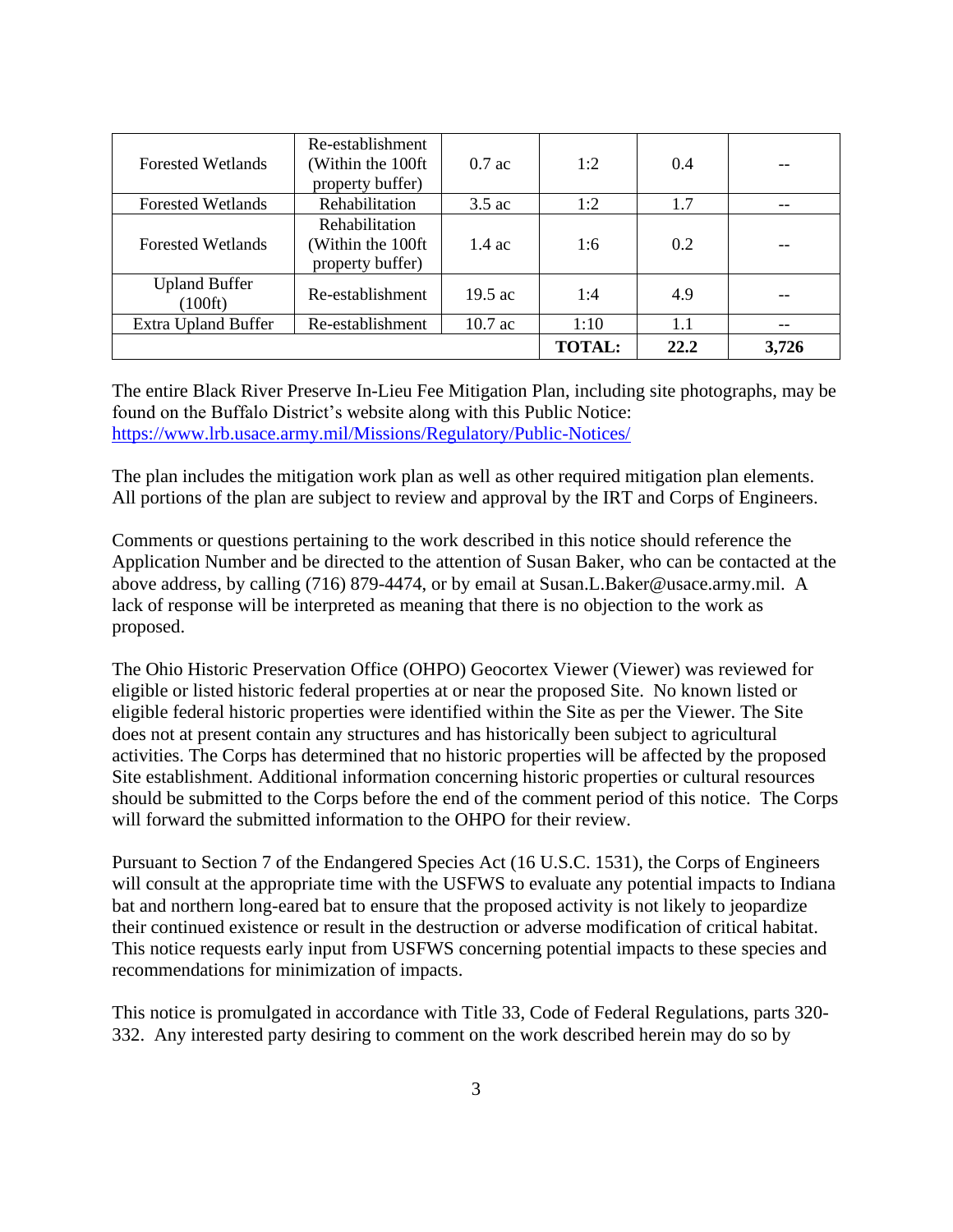submitting their comments in writing, so they are received no later than 4:30pm on the expiration date of this notice.

Comments submitted in response to this notice will be fully considered during the review for this proposal. All written comments will be made part of the administrative record which is available to the public under the Freedom of Information Act. The Administrative Record or portions thereof may also be posted on a Corps internet website. **Due to resource limitations, this office will normally not acknowledge the receipt of comments or respond to individual letters of comment.** Copies of comments received will be forwarded to the sponsor and to the members of the Interagency Review Team.

## SIGNED

Steven V. Metivier Chief, Regulatory Branch

NOTICE TO POSTMASTER: It is requested that this notice be posted continuously and conspicuously for 30 days from the date of issuance.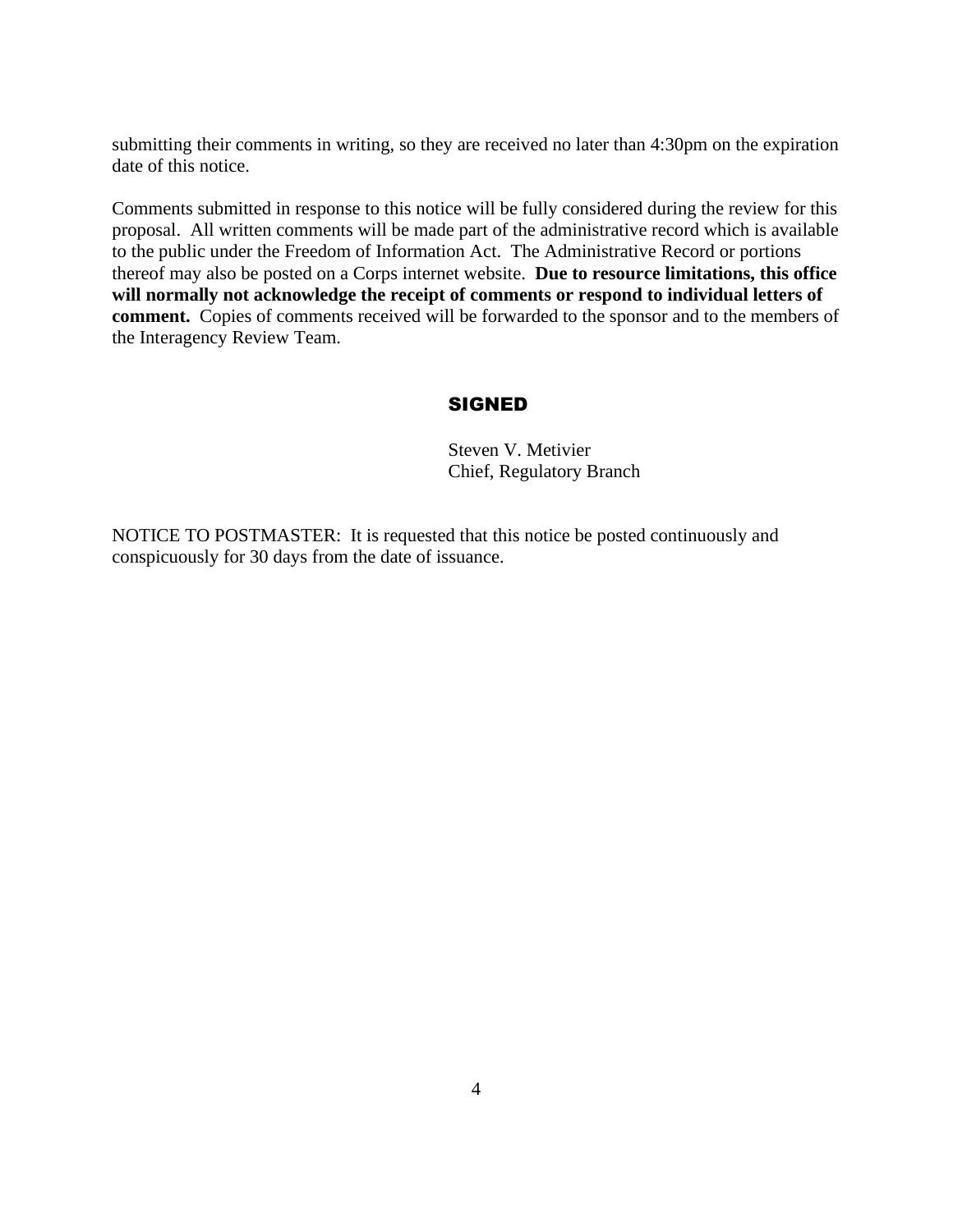

Black River Preserve In-Lieu Fee Mitigation Site Location Map.

Sheet 1 of 3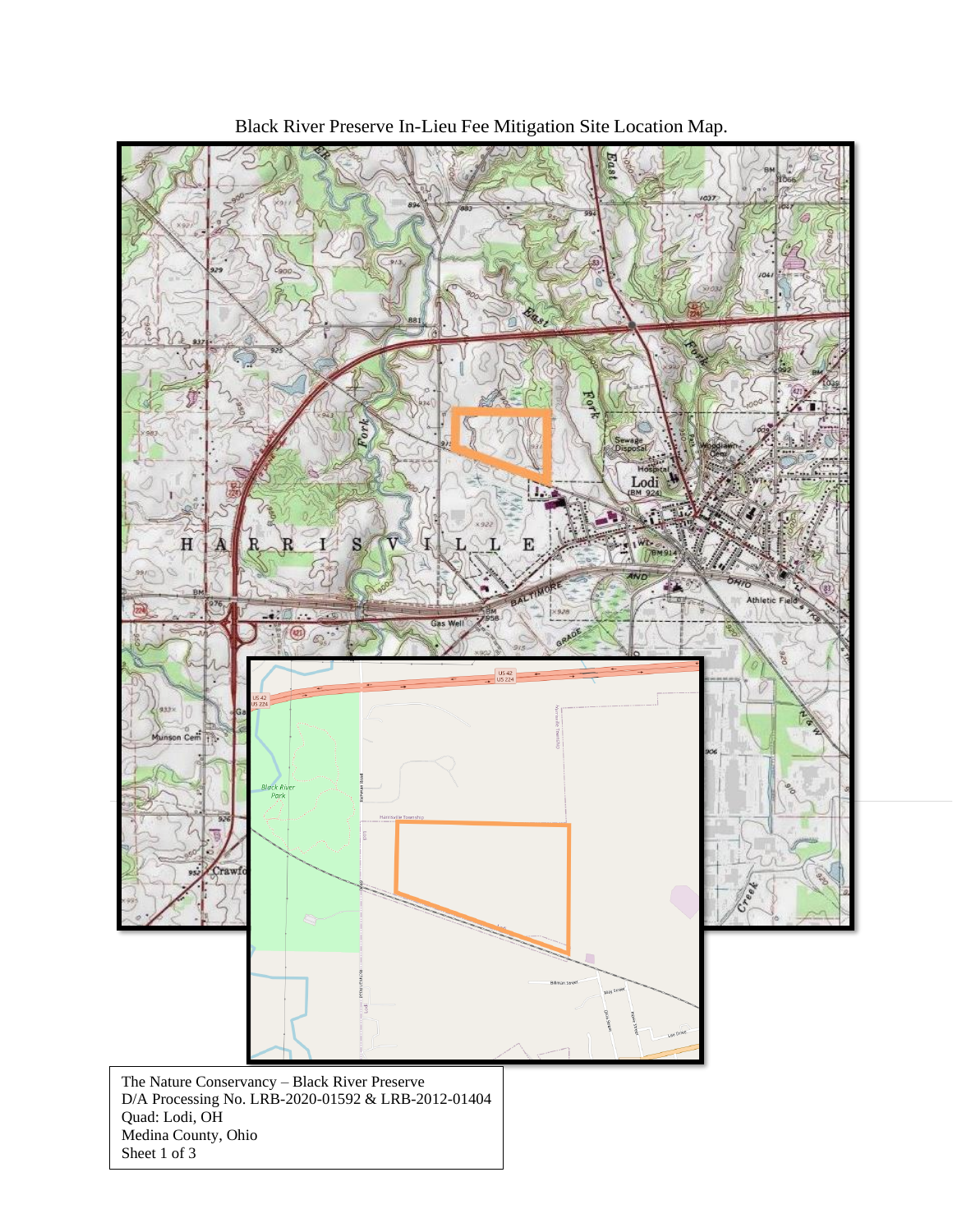

Black River Preserve In-Lieu Fee Mitigation Site Aquatic Resources and Other Terrestrial Resources Map.

The Nature Conservancy – Black River Preserve D/A Processing No. LRB-2020-01592 & LRB-2012-01404 Quad: Lodi, OH Medina County, Ohio Sheet 2 of 3